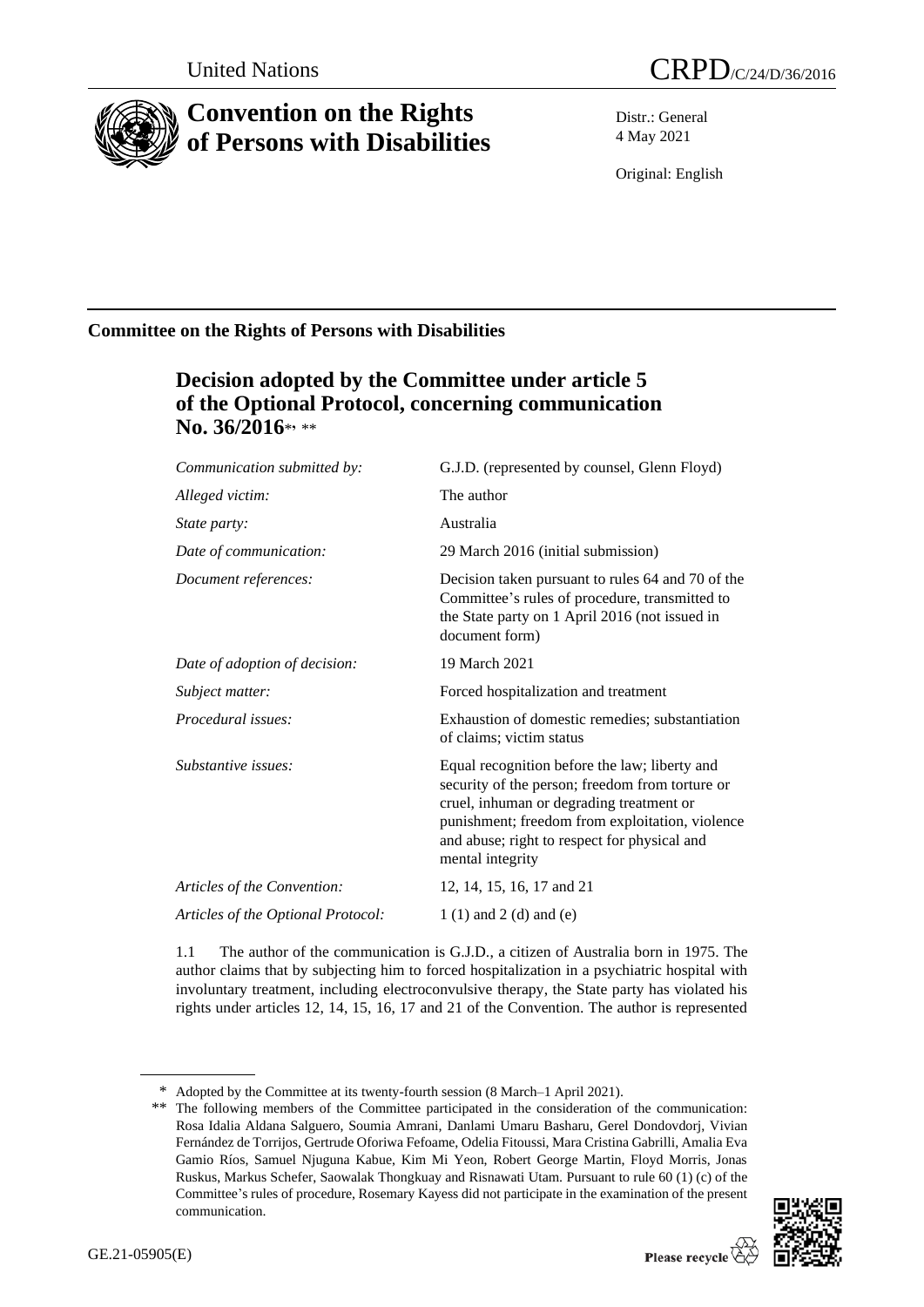by counsel and by his father. The Optional Protocol entered into force for the State party on 19 September 2009.

1.2 On 1 April 2016, the Special Rapporteur on new communications and interim measures, acting on behalf of the Committee, issued a request for interim measures under article 4 of the Optional Protocol, requesting the State party to take all necessary measures to ensure the suspension of forced electroconvulsive therapy on the author, pending the examination of the communication by the Committee.

1.3 On 9 December 2016, pursuant to rule 70 (8) of the Committee's rules of procedure, the Committee, acting through its Special Rapporteur on new communications and interim measures, decided to grant the State party's request for the admissibility of the communication to be examined separately from the merits. On the same date, the Committee, acting through its Special Rapporteur on new communications and interim measures, granted the State party's request to lift the request for interim measures.

## **A. Summary of the information and arguments submitted by the parties**

#### **Facts as submitted by the author**

2.1 The author notes that he has been diagnosed with psychosocial disabilities and was, at the time of the submission of his complaint, undergoing psychiatric care at Eastern Health's Upton House mental health facility in the State of Victoria. He claimed that he was being subjected to forced hospitalization and treatment at the facility, including by electroconvulsive therapy. He challenged his hospitalization through a habeas corpus writ before the Supreme Court of Victoria. The Court dismissed the author's complaint on 22 March 2016. The author alleges that any further appeal to higher courts, including by submitting an appeal to the High Court, would be extremely costly and not efficient, insofar as it would focus only on the applicable legislation, without focusing on the individual circumstances of his case.

2.2 On 3 March 2016, the author appealed against his enforced treatment, including the electroconvulsive therapy, to the Mental Health Tribunal. He notes that he presented reports by two independent psychiatrists before the Tribunal, according to which he had full capability to exercise informed consent regarding his treatment, which included the right to refuse to undergo treatment against his will. The Tribunal dismissed the appeal and upheld the decision concerning the author's treatment.

### **Complaint**

3. The author claims that the State party has violated his rights under articles 12, 14, 15, 16, 17 and 21 of the Convention in relation to his alleged compulsory hospitalization and treatment, including the administration of electroconvulsive therapy, provided to him at Eastern Health's Upton House mental health facility in Victoria.

#### **State party's observations on admissibility**

4.1 On 1 June 2016, the State party submitted its observations on the admissibility of the communication. The State party submits that the communication should be found to be inadmissible as: (a) the author has not exhausted domestic remedies, as required under article 2 (d) of the Optional Protocol; (b) the complaint is manifestly ill-founded under article 2 (e) of the Optional Protocol; and (c) the communication has not been submitted validly on behalf of the alleged victim, as required under article 1 (1) of the Optional Protocol.

4.2 The State party notes that it does not accept the material facts as asserted on behalf of the author in relation to the admissibility of the communication. It argues that the author has omitted a large quantity of pertinent factual information, including details of the legal guardianship asserted by his father, the inpatient treatment order made by the Mental Health Tribunal, the order authorizing electroconvulsive therapy made by the Mental Health Tribunal, and the judgment of the Supreme Court of Victoria in the author's unsuccessful habeas corpus application, in which he contended that the Mental Health Tribunal was acting outside of its power under the Mental Health Act 2014 of the State of Victoria. The State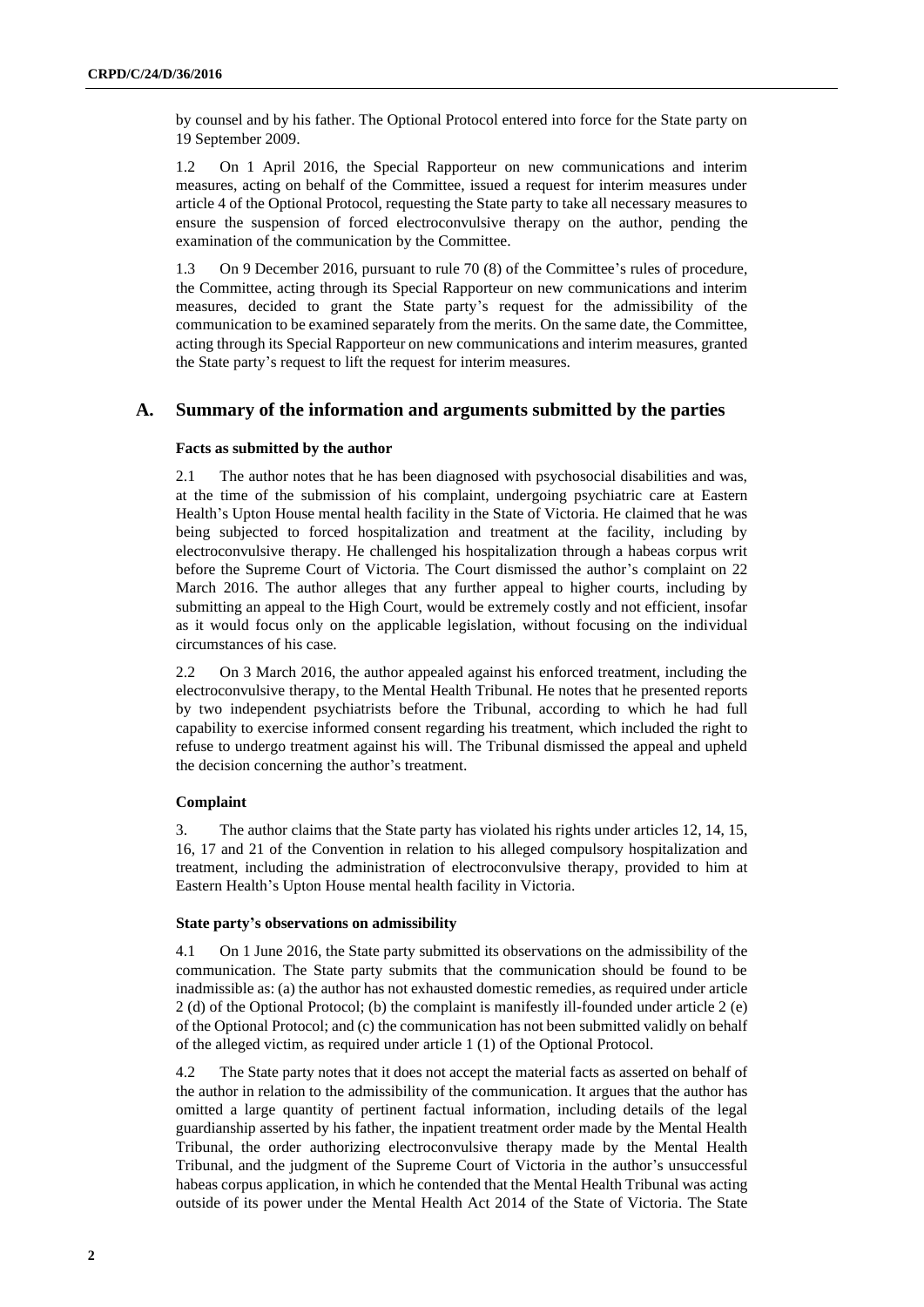party argues that the author has also omitted any factual information relating to any other relevant court or tribunal hearings or other methods of relief or resolution that he could have undertaken. It notes that States parties are explicitly required under article 22 (2) of the Convention to protect the privacy of personal, health and rehabilitation information of persons with disabilities on an equal basis with others, and observes that in the absence of appropriate authorizations for release by the author, it is not able to access a number of documents, in accordance with domestic privacy law, which are central to the allegations contained in the communication.

4.3 The State party provides information on the applicable legal framework. It notes that in the State of Victoria, compulsory mental health treatment is regulated by the Mental Health Act 2014. The Act sets out the criteria for compulsory mental health treatment and establishes the Mental Health Tribunal. The Act establishes a supported decision-making model. Substitute decision-making is only used as a last resort. The model of supported decisionmaking enables and supports compulsory patients to make decisions about their treatment and determine their individual path to recovery. A presumption of capacity is the foundation of the supported decision-making model and the Act provides that all persons are presumed to be able to make treatment decisions. The Mental Health Act 2014 seeks to minimize the use and duration of compulsory treatment to ensure that the treatment is provided in the least restrictive and intrusive manner possible. It achieves this by introducing specific criteria for compulsory treatment, creating treatment orders that operate for a fixed duration and requiring timely oversight by an independent mental health tribunal. The Mental Health Act 2014 establishes the Mental Health Tribunal as an independent body. The Tribunal makes treatment orders for patients. The Tribunal must be satisfied that all the treatment criteria apply to the patient before making a treatment order. In coming to its decision, the Tribunal must take a holistic approach that considers a range of factors, including the patient's recovery goals and treatment preferences and the views of the nominated person, <sup>1</sup> carer or guardian, and must take into account any second psychiatric opinion report. Each division of the Tribunal consists of three members: a lawyer, a registered medical practitioner and a member of the community. A party to a Tribunal hearing (such as a patient or the authorized psychiatrist) may request a written statement of reasons for a Tribunal determination. A party to a Tribunal hearing may also apply to the Victorian Civil and Administrative Tribunal for review of any decision made by the Mental Health Tribunal within 20 business days after a Tribunal determination or, if the patient has requested a written statement of reasons, within 20 business days of receiving the statement of reasons. The Tribunal may refer a question of law to the Supreme Court of Victoria for determination. This may occur at the request of a party or on the initiative of the Tribunal.

4.4 The State party argues that electroconvulsive therapy is considered an effective treatment for some mental illnesses. It notes, however, that the decision to prescribe electroconvulsive therapy should be based on a thorough physical and psychological evaluation of each person, taking into account their present condition, past history and treatment responsiveness, the impact of the illness on their quality of life, and their views and preferences. The Mental Health Act 2014 provides that electroconvulsive therapy may not be performed on a patient who does not have the capacity to give informed consent for such therapy, without the approval of the Mental Health Tribunal. It seeks to maximize the patient's autonomy wherever possible. Where a patient does not have capacity to consent to electroconvulsive therapy, the Tribunal must decide whether electroconvulsive therapy is the "least restrictive treatment". For this purpose, the Tribunal will consider the patient's views and preferences about electroconvulsive therapy and any beneficial alternative treatments that are reasonably available, and the reasons for the patient's views and preferences, including any recovery outcomes the patient would like to achieve; the views and preferences of the patient, expressed in an advance statement; and the views of the nominated person, guardian or carer. The Tribunal will also consider whether electroconvulsive therapy is likely to remedy the mental illness or lessen the ill-effects, and consider any second psychiatric opinion that has been obtained by the patient and given to the psychiatrist. A patient may

 $<sup>1</sup>$  A person nominated by the patient who will be able to receive information and to support the patient</sup> for the duration of the compulsory treatment order. The nominated person will assist the patient in exercising their rights and help represent the patient's interests.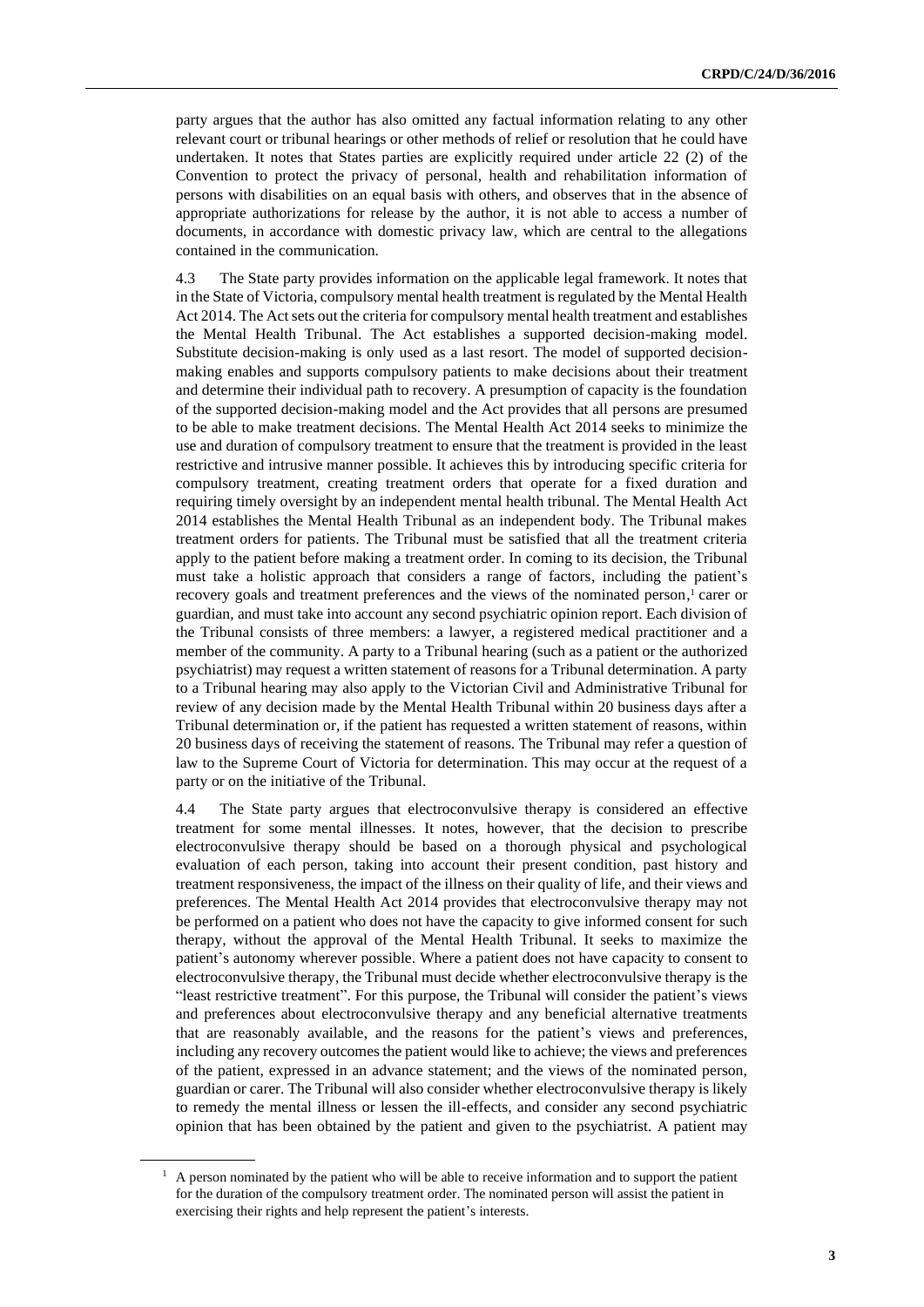apply to the Victorian Civil and Administrative Tribunal for a review of a decision of the Mental Health Tribunal to approve an application for electroconvulsive therapy.

4.5 The State party notes that the author has mental health conditions and a number of complex health and other needs. At the time of his residence at Eastern Health's Upton House mental health facility, he was subject to an inpatient treatment order made by the Mental Health Tribunal in accordance with the provisions of the Mental Health Act 2014.

4.6 The State party submits that victim status has not been established under the Optional Protocol in regard to the author. It notes that his father has authorized counsel to bring the complaint on behalf of his son before the Committee, but that no documents have been provided to support the assertion that the author's father is his legal guardian.

4.7 The State party further submits that the author has not demonstrated that he has exhausted all domestic remedies which are available with respect to his allegations under the Convention, and that the communication should therefore be found to be inadmissible. It argues that a number of domestic remedies were available to the author with respect to the allegations, including seeking redress from the Mental Health Tribunal which is the primary body responsible for determining whether a person requires compulsory mental health treatment. The author could have applied to the Mental Health Tribunal for revocation of the inpatient treatment order or of the order for treatment by electroconvulsive therapy. The State party notes that no evidence has been provided as to why the author did not do this. If he had utilized this remedy and been unsatisfied with the outcome, it would have been open to him to apply to the Victorian Civil and Administrative Tribunal for a merits review of any decisions made by the Mental Health Tribunal relating to the imposition, revocation or continuance of the inpatient treatment order or the order for electroconvulsive therapy. There are no fees to make an application to the Victorian Civil and Administrative Tribunal for review of a decision made under the Mental Health Act 2014. By applying to the Victorian Civil and Administrative Tribunal for a merits review, it would have been open to the author to make submissions relating to the Charter of Human Rights and Responsibilities Act. Under section 38 of the Charter, it is unlawful for a public authority to act in a way that is incompatible with a human right, or, in making a decision, to fail to give proper consideration to a relevant human right. It was also open to the author to appeal a decision of the Victorian Civil and Administrative Tribunal to the Supreme Court of Victoria on a question of law under section 148 of the Victorian Civil and Administrative Tribunal Act 1998, or to seek a Supreme Court injunction or writ of mandamus. Under Victorian legislation, it was also open to him to lodge a complaint with the Mental Health Complaints Commissioner. The Commissioner is an independent, specialist complaints body established under the Mental Health Act 2014 to provide an accessible and timely complaints mechanism for persons with mental health conditions. The Commissioner is authorized to accept, assess, manage and investigate complaints relating to mental health service providers in Victoria. The Commissioner would have been able to receive and investigate a complaint by the author relating to his treatment and, if satisfied that the treatment was in contravention of the Mental Health Act 2014 or Regulations, would have been able to serve a compliance notice on the mental health service provider. The State party argues that the author has provided no information as to whether he has made attempts to pursue any of these domestic remedies. It therefore submits that he has failed to exhaust all available domestic remedies in respect of his claims.

4.8 On 10 August 2016, the State party submitted further observations on the complaint, and requested the Committee to withdraw its request for interim measures as the author was no longer residing in the State of Victoria or undergoing treatment there.

#### **Author's comments on the State party's observations on admissibility**

5.1 On 14 August 2016, the author provided his comments on the State party's observations. He maintains that the communication is admissible.

5.2 The author notes the State party's claim that he has not substantiated his assertion that he authorized his father to submit the communication on his behalf to the Committee. He refers to a statement that he signed, which is dated 31 July 2016, in which he confirms that he has authorized his father and counsel to submit the complaint to the Committee.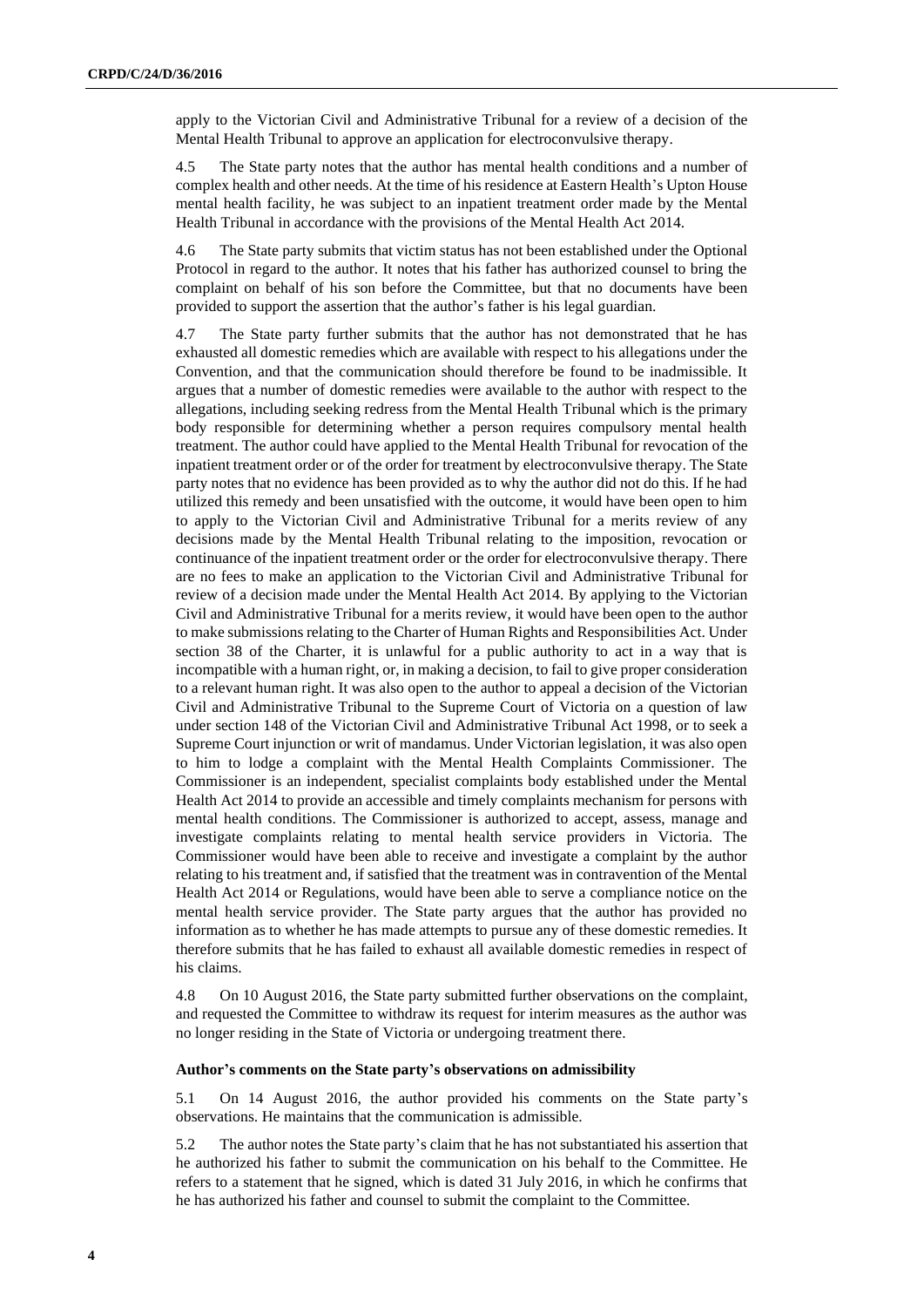5.3 The author maintains that he has exhausted all available domestic remedies. He notes that he appealed to the Mental Health Tribunal on 3 March, 3 April and 18 May 2016, challenging his involuntary treatment order, and, additionally, submitted a habeas corpus complaint before the Supreme Court of Victoria on 22 March 2016 to challenge his involuntary treatment order. He also submitted a subsequent request for injunctive relief before the Supreme Court of Victoria, on 26 April 2016, in order to challenge the forced treatment by electroconvulsive therapy. He further claims that any additional attempt to exhaust domestic remedies would be unreasonably prolonged or unlikely to bring effective relief. He argues that an appeal before the Victorian Civil and Administrative Tribunal was not sought as he claims that that Tribunal is an administrative body that "cannot rule on matters of law or intrinsic procedural fairness".

#### **State party's further submission**

6.1 On 9 November 2016, the State party submitted further observations on the admissibility of the complaint. It reiterates its submission that the communication should be found to be inadmissible for failure to exhaust domestic remedies and failure to substantiate the claims for purposes of admissibility.

6.2 The State party reiterates its argument that it was, and remains, open to the author to lodge an appeal with the Victorian Civil and Administrative Tribunal and to lodge a complaint with the Mental Health Complaints Commissioner relating to his treatment order. It notes that the author appears to have made two applications to the Supreme Court of Victoria on uncertain legal grounds, and argues that the correct avenue of appeal, described in its initial observations on the admissibility of the complaint, remains open to the author. It argues that the author has failed to substantiate the assertion that recourse to the Mental Health Tribunal, the Victorian Civil and Administrative Tribunal or the Commissioner would be unreasonably prolonged or ineffective.

#### **B. Committee's consideration of admissibility**

7.1 Before considering any claim contained in a communication, the Committee must decide, in accordance with article 2 of the Optional Protocol and rule 65 of its rules of procedure, whether the communication is admissible under the Optional Protocol.

7.2 The Committee has ascertained, as required under article 2 (c) of the Optional Protocol, that the same matter has not already been examined by the Committee, and has not been and is not being examined under another procedure of international investigation or settlement.

7.3 The Committee notes the State party's submission that victim status has not been established under the Optional Protocol on behalf of the author, as it has not been established that the author authorized his father and his counsel to bring the complaint on his behalf before the Committee. The Committee notes that the author subsequently confirmed, in a statement signed by him on 31 July 2016, that he authorized his father and counsel to submit the complaint on his behalf to the Committee. The Committee therefore considers that it is not precluded under article 1 (1) of the Optional Protocol from considering the present communication.

7.4 The Committee further notes the State party's submission that the author's complaint should be declared inadmissible under article 2 (d) of the Optional Protocol for failure to exhaust domestic remedies. It notes the State party's argument that a number of domestic remedies were available to the author with respect to his claims, including: (a) seeking redress from the Mental Health Tribunal, with an application to that Tribunal for revocation of the inpatient treatment order or the order for treatment by electroconvulsive therapy; (b) appealing any decisions made by the Mental Health Tribunal relating to the imposition, revocation or continuance of the inpatient treatment order or the order for electroconvulsive therapy to the Victorian Civil and Administrative Tribunal for a merits review; (c) appealing any decision by the Victorian Civil and Administrative Tribunal to the Supreme Court of Victoria on a question of law under section 148 of the Victorian Civil and Administrative Tribunal Act 1998, or seeking a Supreme Court injunction or writ of mandamus; and (d) lodging a complaint with the Mental Health Complaints Commissioner relating to his claims.